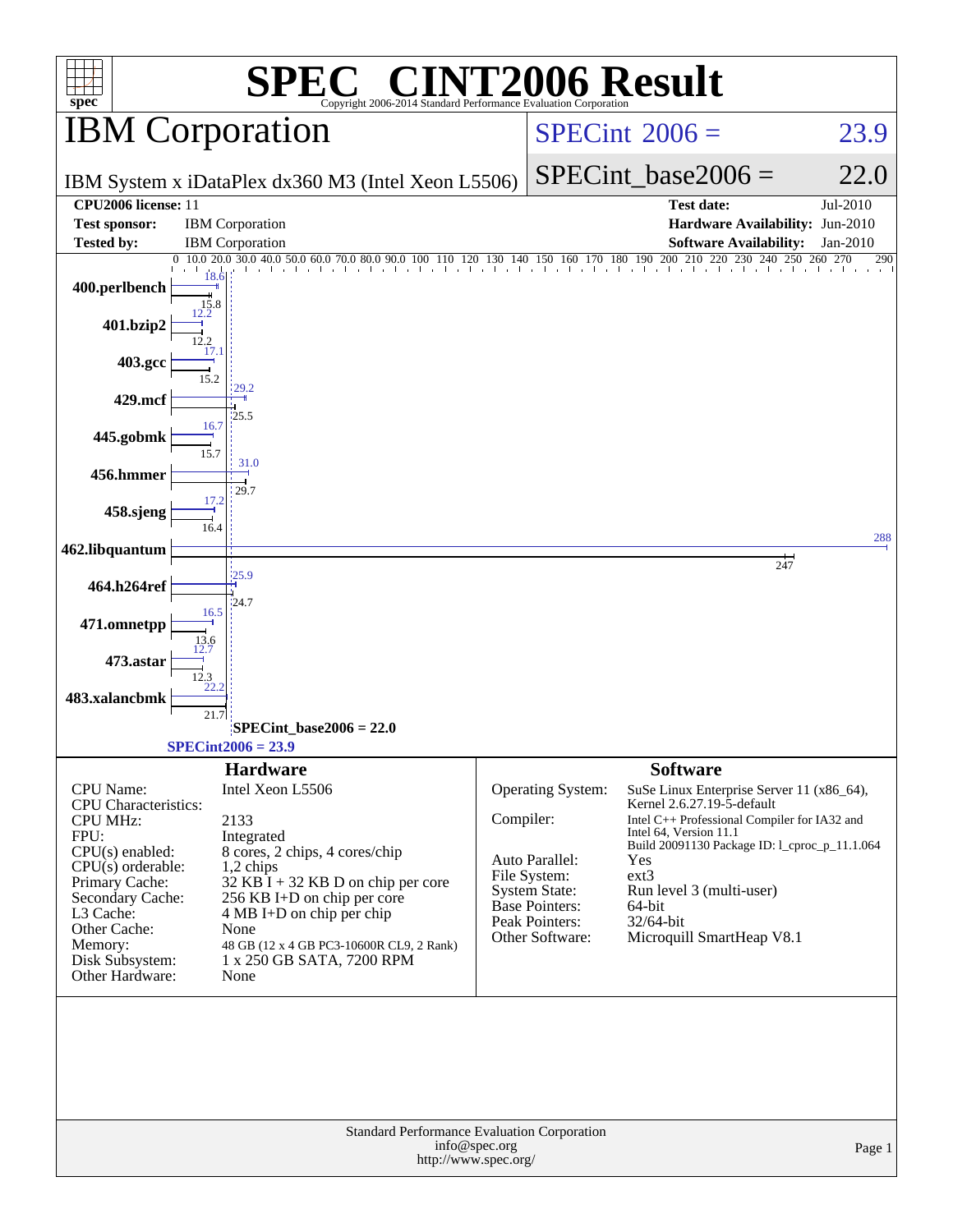

# **[SPEC CINT2006 Result](http://www.spec.org/auto/cpu2006/Docs/result-fields.html#SPECCINT2006Result)**

# IBM Corporation

## $SPECint2006 = 23.9$  $SPECint2006 = 23.9$

IBM System x iDataPlex dx360 M3 (Intel Xeon L5506)

 $SPECTnt\_base2006 = 22.0$ 

**[CPU2006 license:](http://www.spec.org/auto/cpu2006/Docs/result-fields.html#CPU2006license)** 11 **[Test date:](http://www.spec.org/auto/cpu2006/Docs/result-fields.html#Testdate)** Jul-2010

**[Test sponsor:](http://www.spec.org/auto/cpu2006/Docs/result-fields.html#Testsponsor)** IBM Corporation **[Hardware Availability:](http://www.spec.org/auto/cpu2006/Docs/result-fields.html#HardwareAvailability)** Jun-2010 **[Tested by:](http://www.spec.org/auto/cpu2006/Docs/result-fields.html#Testedby)** IBM Corporation **[Software Availability:](http://www.spec.org/auto/cpu2006/Docs/result-fields.html#SoftwareAvailability)** Jan-2010

#### **[Results Table](http://www.spec.org/auto/cpu2006/Docs/result-fields.html#ResultsTable)**

|                         |                                                                                                          |       | <b>Base</b>    |       |                |       |                |              | <b>Peak</b>    |              |                |              |
|-------------------------|----------------------------------------------------------------------------------------------------------|-------|----------------|-------|----------------|-------|----------------|--------------|----------------|--------------|----------------|--------------|
| <b>Benchmark</b>        | <b>Seconds</b>                                                                                           | Ratio | <b>Seconds</b> | Ratio | <b>Seconds</b> | Ratio | <b>Seconds</b> | <b>Ratio</b> | <b>Seconds</b> | <b>Ratio</b> | <b>Seconds</b> | <b>Ratio</b> |
| $ 400.\text{perlbench}$ | 645                                                                                                      | 15.2  | 617            | 15.8  | 614            | 15.9  | 524            | 18.6         | 541            | 18.1         | 525            | <u>18.6</u>  |
| 401.bzip2               | <u>789</u>                                                                                               | 12.2  | 794            | 12.2  | 788            | 12.2  | 792            | 12.2         | 793            | 12.2         | 786            | 12.3         |
| $403.\text{gcc}$        | 530                                                                                                      | 15.2  | 531            | 15.2  | 532            | 15.1  | 472            | 17.1         | 471            | 17.1         | 471            | 17.1         |
| $429$ mcf               | 358                                                                                                      | 25.5  | 356            | 25.6  | 363            | 25.1  | 313            | 29.2         | 307            | 29.7         | 313            | 29.2         |
| $445$ .gobmk            | 667                                                                                                      | 15.7  | 668            | 15.7  | 670            | 15.7  | 628            | 16.7         | 627            | 16.7         | 628            | 16.7         |
| $456.$ hmmer            | 313                                                                                                      | 29.8  | 316            | 29.6  | 314            | 29.7  | 301            | 31.0         | 301            | 31.0         | 301            | 31.0         |
| 458 sjeng               | 739                                                                                                      | 16.4  | 739            | 16.4  | 740            | 16.4  | 703            | 17.2         | 702            | 17.2         | 717            | 16.9         |
| 462.libquantum          | 84.1                                                                                                     | 246   | 82.8           | 250   | 84.0           | 247   | 72.0           | 288          | 72.0           | 288          | 72.0           | 288          |
| 464.h264ref             | 895                                                                                                      | 24.7  | 906            | 24.4  | 898            | 24.7  | 853            | 25.9         | 851            | 26.0         | 860            | 25.7         |
| 471.omnetpp             | 458                                                                                                      | 13.6  | 459            | 13.6  | 458            | 13.6  | 379            | 16.5         | 379            | 16.5         | 377            | 16.6         |
| $473$ . astar           | 570                                                                                                      | 12.3  | 571            | 12.3  | 569            | 12.3  | 556            | 12.6         | 551            | 12.7         | 551            | 12.7         |
| 483.xalancbmk           | 320                                                                                                      | 21.6  | 318            | 21.7  | 317            | 21.8  | 308            | 22.4         | 312            | 22.1         | <b>310</b>     | 22.2         |
|                         | Results appear in the order in which they were run. Bold underlined text indicates a median measurement. |       |                |       |                |       |                |              |                |              |                |              |

#### **[Platform Notes](http://www.spec.org/auto/cpu2006/Docs/result-fields.html#PlatformNotes)**

 Turbo Mode Enable Turbo Boost set to Traditional CPU C State Enable

### **[General Notes](http://www.spec.org/auto/cpu2006/Docs/result-fields.html#GeneralNotes)**

 Binaries were compiled on SLES 10 with Binutils 2.18.50.0.7.20080502 'ulimit -s unlimited' was used to set the stack size to unlimited prior to run OMP\_NUM\_THREADS set to number of cores KMP\_AFFINITY set to granularity=fine,scatter

# **[Base Compiler Invocation](http://www.spec.org/auto/cpu2006/Docs/result-fields.html#BaseCompilerInvocation)**

[C benchmarks](http://www.spec.org/auto/cpu2006/Docs/result-fields.html#Cbenchmarks): [icc -m64](http://www.spec.org/cpu2006/results/res2010q3/cpu2006-20100719-12481.flags.html#user_CCbase_intel_icc_64bit_f346026e86af2a669e726fe758c88044)

[C++ benchmarks:](http://www.spec.org/auto/cpu2006/Docs/result-fields.html#CXXbenchmarks) [icpc -m64](http://www.spec.org/cpu2006/results/res2010q3/cpu2006-20100719-12481.flags.html#user_CXXbase_intel_icpc_64bit_fc66a5337ce925472a5c54ad6a0de310)

# **[Base Portability Flags](http://www.spec.org/auto/cpu2006/Docs/result-fields.html#BasePortabilityFlags)**

400.perlbench: [-DSPEC\\_CPU\\_LP64](http://www.spec.org/cpu2006/results/res2010q3/cpu2006-20100719-12481.flags.html#b400.perlbench_basePORTABILITY_DSPEC_CPU_LP64) [-DSPEC\\_CPU\\_LINUX\\_X64](http://www.spec.org/cpu2006/results/res2010q3/cpu2006-20100719-12481.flags.html#b400.perlbench_baseCPORTABILITY_DSPEC_CPU_LINUX_X64)

Continued on next page

Standard Performance Evaluation Corporation [info@spec.org](mailto:info@spec.org) <http://www.spec.org/>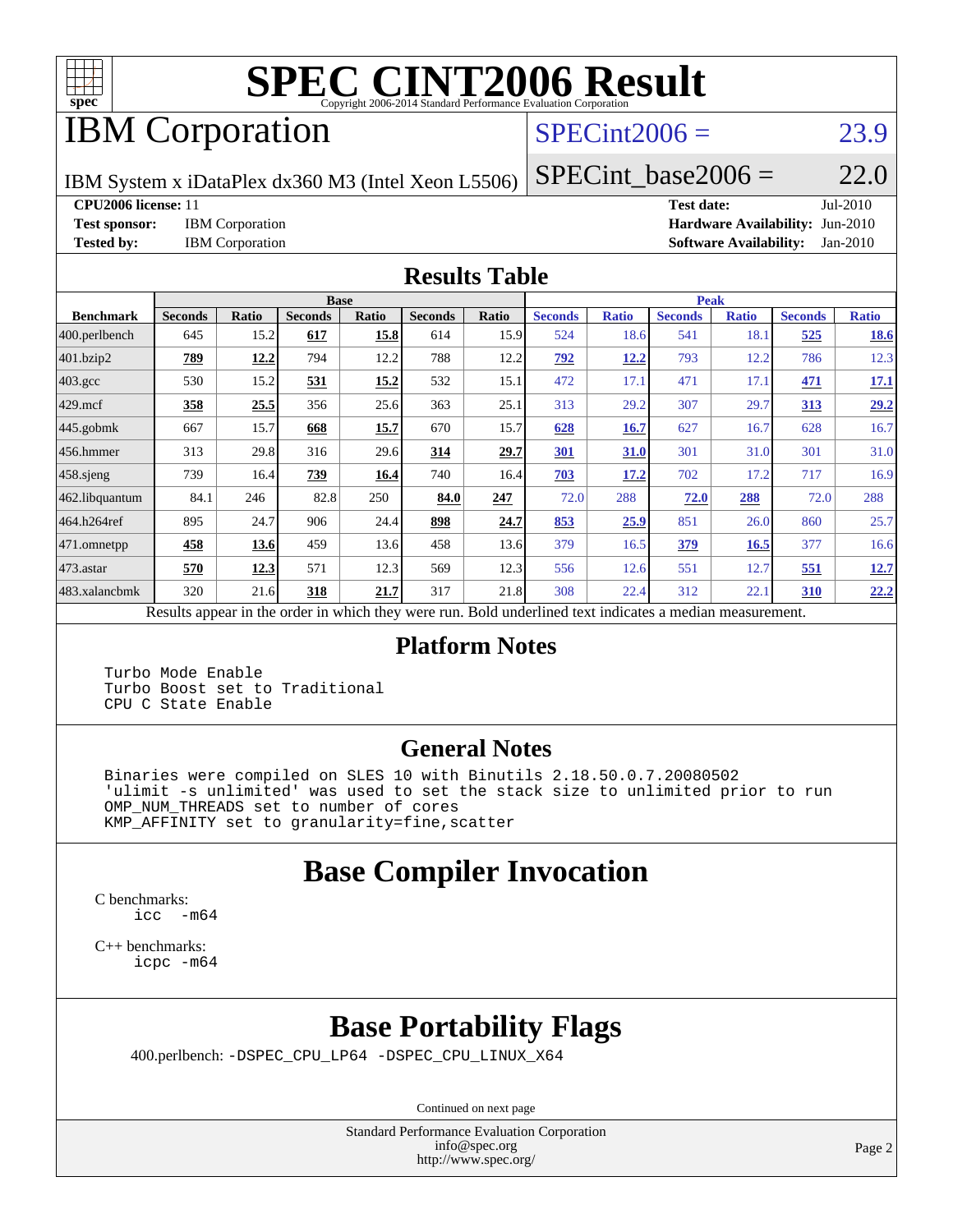

# **[SPEC CINT2006 Result](http://www.spec.org/auto/cpu2006/Docs/result-fields.html#SPECCINT2006Result)**

IBM Corporation

 $SPECint2006 = 23.9$  $SPECint2006 = 23.9$ 

IBM System x iDataPlex dx360 M3 (Intel Xeon L5506)

| <b>Test sponsor:</b> | <b>IBM</b> Corporation |
|----------------------|------------------------|
| Tested by:           | <b>IBM</b> Corporation |

SPECint base2006 =  $22.0$ **[CPU2006 license:](http://www.spec.org/auto/cpu2006/Docs/result-fields.html#CPU2006license)** 11 **[Test date:](http://www.spec.org/auto/cpu2006/Docs/result-fields.html#Testdate)** Jul-2010

> **[Hardware Availability:](http://www.spec.org/auto/cpu2006/Docs/result-fields.html#HardwareAvailability)** Jun-2010 **[Software Availability:](http://www.spec.org/auto/cpu2006/Docs/result-fields.html#SoftwareAvailability)** Jan-2010

# **[Base Portability Flags \(Continued\)](http://www.spec.org/auto/cpu2006/Docs/result-fields.html#BasePortabilityFlags)**

 401.bzip2: [-DSPEC\\_CPU\\_LP64](http://www.spec.org/cpu2006/results/res2010q3/cpu2006-20100719-12481.flags.html#suite_basePORTABILITY401_bzip2_DSPEC_CPU_LP64) 403.gcc: [-DSPEC\\_CPU\\_LP64](http://www.spec.org/cpu2006/results/res2010q3/cpu2006-20100719-12481.flags.html#suite_basePORTABILITY403_gcc_DSPEC_CPU_LP64) 429.mcf: [-DSPEC\\_CPU\\_LP64](http://www.spec.org/cpu2006/results/res2010q3/cpu2006-20100719-12481.flags.html#suite_basePORTABILITY429_mcf_DSPEC_CPU_LP64) 445.gobmk: [-DSPEC\\_CPU\\_LP64](http://www.spec.org/cpu2006/results/res2010q3/cpu2006-20100719-12481.flags.html#suite_basePORTABILITY445_gobmk_DSPEC_CPU_LP64) 456.hmmer: [-DSPEC\\_CPU\\_LP64](http://www.spec.org/cpu2006/results/res2010q3/cpu2006-20100719-12481.flags.html#suite_basePORTABILITY456_hmmer_DSPEC_CPU_LP64) 458.sjeng: [-DSPEC\\_CPU\\_LP64](http://www.spec.org/cpu2006/results/res2010q3/cpu2006-20100719-12481.flags.html#suite_basePORTABILITY458_sjeng_DSPEC_CPU_LP64) 462.libquantum: [-DSPEC\\_CPU\\_LP64](http://www.spec.org/cpu2006/results/res2010q3/cpu2006-20100719-12481.flags.html#suite_basePORTABILITY462_libquantum_DSPEC_CPU_LP64) [-DSPEC\\_CPU\\_LINUX](http://www.spec.org/cpu2006/results/res2010q3/cpu2006-20100719-12481.flags.html#b462.libquantum_baseCPORTABILITY_DSPEC_CPU_LINUX) 464.h264ref: [-DSPEC\\_CPU\\_LP64](http://www.spec.org/cpu2006/results/res2010q3/cpu2006-20100719-12481.flags.html#suite_basePORTABILITY464_h264ref_DSPEC_CPU_LP64) 471.omnetpp: [-DSPEC\\_CPU\\_LP64](http://www.spec.org/cpu2006/results/res2010q3/cpu2006-20100719-12481.flags.html#suite_basePORTABILITY471_omnetpp_DSPEC_CPU_LP64) 473.astar: [-DSPEC\\_CPU\\_LP64](http://www.spec.org/cpu2006/results/res2010q3/cpu2006-20100719-12481.flags.html#suite_basePORTABILITY473_astar_DSPEC_CPU_LP64) 483.xalancbmk: [-DSPEC\\_CPU\\_LP64](http://www.spec.org/cpu2006/results/res2010q3/cpu2006-20100719-12481.flags.html#suite_basePORTABILITY483_xalancbmk_DSPEC_CPU_LP64) [-DSPEC\\_CPU\\_LINUX](http://www.spec.org/cpu2006/results/res2010q3/cpu2006-20100719-12481.flags.html#b483.xalancbmk_baseCXXPORTABILITY_DSPEC_CPU_LINUX)

**[Base Optimization Flags](http://www.spec.org/auto/cpu2006/Docs/result-fields.html#BaseOptimizationFlags)**

[C benchmarks](http://www.spec.org/auto/cpu2006/Docs/result-fields.html#Cbenchmarks):

[-xSSE4.2](http://www.spec.org/cpu2006/results/res2010q3/cpu2006-20100719-12481.flags.html#user_CCbase_f-xSSE42_f91528193cf0b216347adb8b939d4107) [-ipo](http://www.spec.org/cpu2006/results/res2010q3/cpu2006-20100719-12481.flags.html#user_CCbase_f-ipo) [-O3](http://www.spec.org/cpu2006/results/res2010q3/cpu2006-20100719-12481.flags.html#user_CCbase_f-O3) [-no-prec-div](http://www.spec.org/cpu2006/results/res2010q3/cpu2006-20100719-12481.flags.html#user_CCbase_f-no-prec-div) [-static](http://www.spec.org/cpu2006/results/res2010q3/cpu2006-20100719-12481.flags.html#user_CCbase_f-static) [-parallel](http://www.spec.org/cpu2006/results/res2010q3/cpu2006-20100719-12481.flags.html#user_CCbase_f-parallel) [-opt-prefetch](http://www.spec.org/cpu2006/results/res2010q3/cpu2006-20100719-12481.flags.html#user_CCbase_f-opt-prefetch)

[C++ benchmarks:](http://www.spec.org/auto/cpu2006/Docs/result-fields.html#CXXbenchmarks)

```
-xSSE4.2 -ipo -O3 -no-prec-div -opt-prefetch -Wl,-z,muldefs
-L/home/cmplr/usr3/alrahate/cpu2006.1.1.ic11.1/libic11.1-64bit -lsmartheap64
```
# **[Base Other Flags](http://www.spec.org/auto/cpu2006/Docs/result-fields.html#BaseOtherFlags)**

[C benchmarks](http://www.spec.org/auto/cpu2006/Docs/result-fields.html#Cbenchmarks):

403.gcc: [-Dalloca=\\_alloca](http://www.spec.org/cpu2006/results/res2010q3/cpu2006-20100719-12481.flags.html#b403.gcc_baseEXTRA_CFLAGS_Dalloca_be3056838c12de2578596ca5467af7f3)

## **[Peak Compiler Invocation](http://www.spec.org/auto/cpu2006/Docs/result-fields.html#PeakCompilerInvocation)**

[C benchmarks \(except as noted below\)](http://www.spec.org/auto/cpu2006/Docs/result-fields.html#Cbenchmarksexceptasnotedbelow): [icc -m64](http://www.spec.org/cpu2006/results/res2010q3/cpu2006-20100719-12481.flags.html#user_CCpeak_intel_icc_64bit_f346026e86af2a669e726fe758c88044)

400.perlbench: [icc -m32](http://www.spec.org/cpu2006/results/res2010q3/cpu2006-20100719-12481.flags.html#user_peakCCLD400_perlbench_intel_icc_32bit_a6a621f8d50482236b970c6ac5f55f93)

429.mcf: [icc -m32](http://www.spec.org/cpu2006/results/res2010q3/cpu2006-20100719-12481.flags.html#user_peakCCLD429_mcf_intel_icc_32bit_a6a621f8d50482236b970c6ac5f55f93)

445.gobmk: [icc -m32](http://www.spec.org/cpu2006/results/res2010q3/cpu2006-20100719-12481.flags.html#user_peakCCLD445_gobmk_intel_icc_32bit_a6a621f8d50482236b970c6ac5f55f93)

464.h264ref: [icc -m32](http://www.spec.org/cpu2006/results/res2010q3/cpu2006-20100719-12481.flags.html#user_peakCCLD464_h264ref_intel_icc_32bit_a6a621f8d50482236b970c6ac5f55f93)

[C++ benchmarks \(except as noted below\):](http://www.spec.org/auto/cpu2006/Docs/result-fields.html#CXXbenchmarksexceptasnotedbelow) [icpc -m32](http://www.spec.org/cpu2006/results/res2010q3/cpu2006-20100719-12481.flags.html#user_CXXpeak_intel_icpc_32bit_4e5a5ef1a53fd332b3c49e69c3330699)

Continued on next page

Standard Performance Evaluation Corporation [info@spec.org](mailto:info@spec.org) <http://www.spec.org/>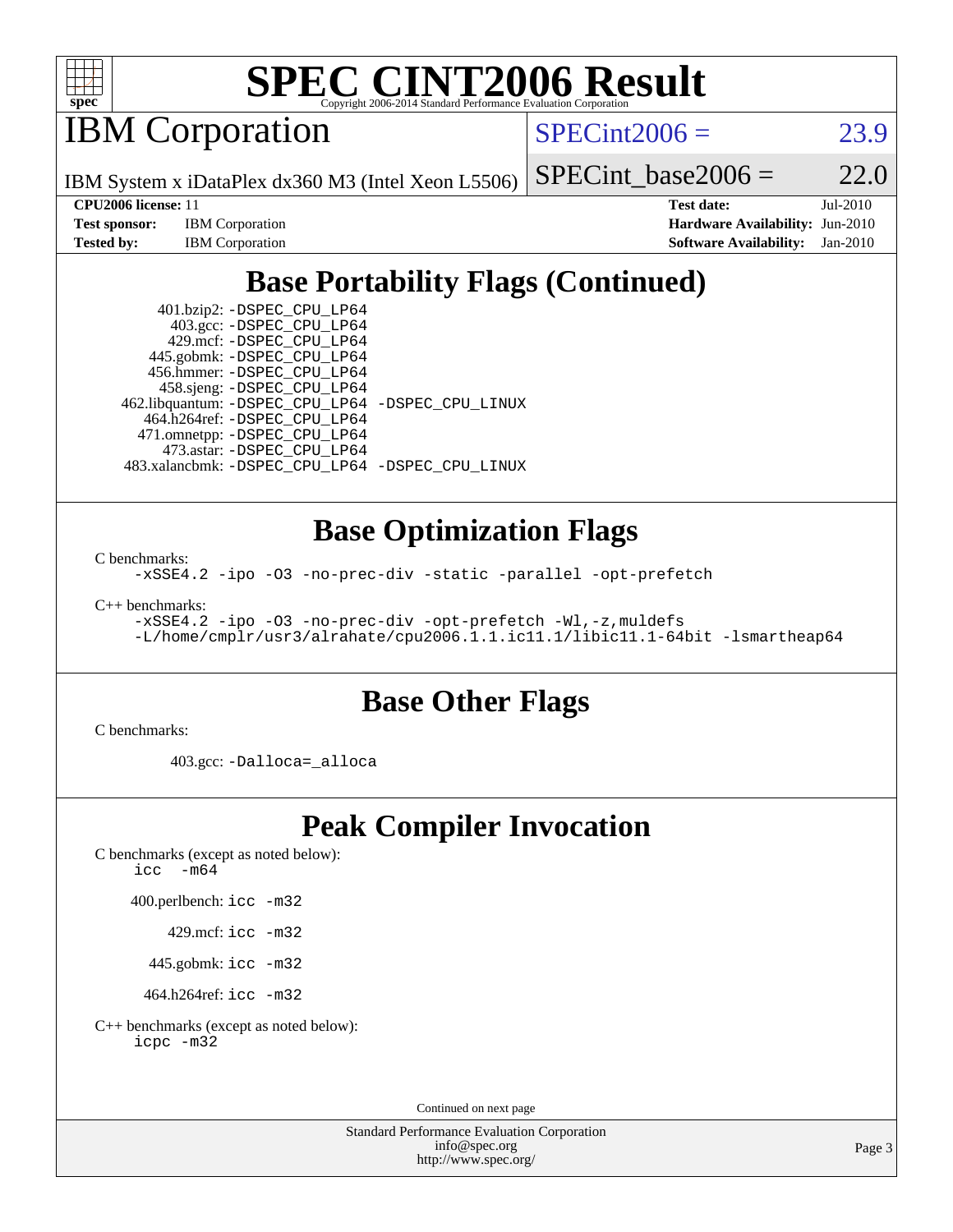

# **[SPEC CINT2006 Result](http://www.spec.org/auto/cpu2006/Docs/result-fields.html#SPECCINT2006Result)**

IBM Corporation

 $SPECint2006 = 23.9$  $SPECint2006 = 23.9$ 

IBM System x iDataPlex dx360 M3 (Intel Xeon L5506)

SPECint base2006 =  $22.0$ 

**[Test sponsor:](http://www.spec.org/auto/cpu2006/Docs/result-fields.html#Testsponsor)** IBM Corporation **[Hardware Availability:](http://www.spec.org/auto/cpu2006/Docs/result-fields.html#HardwareAvailability)** Jun-2010

**[CPU2006 license:](http://www.spec.org/auto/cpu2006/Docs/result-fields.html#CPU2006license)** 11 **[Test date:](http://www.spec.org/auto/cpu2006/Docs/result-fields.html#Testdate)** Jul-2010 **[Tested by:](http://www.spec.org/auto/cpu2006/Docs/result-fields.html#Testedby)** IBM Corporation **[Software Availability:](http://www.spec.org/auto/cpu2006/Docs/result-fields.html#SoftwareAvailability)** Jan-2010

# **[Peak Compiler Invocation \(Continued\)](http://www.spec.org/auto/cpu2006/Docs/result-fields.html#PeakCompilerInvocation)**

473.astar: [icpc -m64](http://www.spec.org/cpu2006/results/res2010q3/cpu2006-20100719-12481.flags.html#user_peakCXXLD473_astar_intel_icpc_64bit_fc66a5337ce925472a5c54ad6a0de310)

### **[Peak Portability Flags](http://www.spec.org/auto/cpu2006/Docs/result-fields.html#PeakPortabilityFlags)**

 400.perlbench: [-DSPEC\\_CPU\\_LINUX\\_IA32](http://www.spec.org/cpu2006/results/res2010q3/cpu2006-20100719-12481.flags.html#b400.perlbench_peakCPORTABILITY_DSPEC_CPU_LINUX_IA32) 401.bzip2: [-DSPEC\\_CPU\\_LP64](http://www.spec.org/cpu2006/results/res2010q3/cpu2006-20100719-12481.flags.html#suite_peakPORTABILITY401_bzip2_DSPEC_CPU_LP64)

 403.gcc: [-DSPEC\\_CPU\\_LP64](http://www.spec.org/cpu2006/results/res2010q3/cpu2006-20100719-12481.flags.html#suite_peakPORTABILITY403_gcc_DSPEC_CPU_LP64) 456.hmmer: [-DSPEC\\_CPU\\_LP64](http://www.spec.org/cpu2006/results/res2010q3/cpu2006-20100719-12481.flags.html#suite_peakPORTABILITY456_hmmer_DSPEC_CPU_LP64) 458.sjeng: [-DSPEC\\_CPU\\_LP64](http://www.spec.org/cpu2006/results/res2010q3/cpu2006-20100719-12481.flags.html#suite_peakPORTABILITY458_sjeng_DSPEC_CPU_LP64) 462.libquantum: [-DSPEC\\_CPU\\_LP64](http://www.spec.org/cpu2006/results/res2010q3/cpu2006-20100719-12481.flags.html#suite_peakPORTABILITY462_libquantum_DSPEC_CPU_LP64) [-DSPEC\\_CPU\\_LINUX](http://www.spec.org/cpu2006/results/res2010q3/cpu2006-20100719-12481.flags.html#b462.libquantum_peakCPORTABILITY_DSPEC_CPU_LINUX) 473.astar: [-DSPEC\\_CPU\\_LP64](http://www.spec.org/cpu2006/results/res2010q3/cpu2006-20100719-12481.flags.html#suite_peakPORTABILITY473_astar_DSPEC_CPU_LP64) 483.xalancbmk: [-DSPEC\\_CPU\\_LINUX](http://www.spec.org/cpu2006/results/res2010q3/cpu2006-20100719-12481.flags.html#b483.xalancbmk_peakCXXPORTABILITY_DSPEC_CPU_LINUX)

# **[Peak Optimization Flags](http://www.spec.org/auto/cpu2006/Docs/result-fields.html#PeakOptimizationFlags)**

[C benchmarks](http://www.spec.org/auto/cpu2006/Docs/result-fields.html#Cbenchmarks):

 400.perlbench: [-xSSE4.2](http://www.spec.org/cpu2006/results/res2010q3/cpu2006-20100719-12481.flags.html#user_peakPASS2_CFLAGSPASS2_LDCFLAGS400_perlbench_f-xSSE42_f91528193cf0b216347adb8b939d4107)(pass 2) [-prof-gen](http://www.spec.org/cpu2006/results/res2010q3/cpu2006-20100719-12481.flags.html#user_peakPASS1_CFLAGSPASS1_LDCFLAGS400_perlbench_prof_gen_e43856698f6ca7b7e442dfd80e94a8fc)(pass 1) [-ipo](http://www.spec.org/cpu2006/results/res2010q3/cpu2006-20100719-12481.flags.html#user_peakPASS2_CFLAGSPASS2_LDCFLAGS400_perlbench_f-ipo)(pass 2) [-O3](http://www.spec.org/cpu2006/results/res2010q3/cpu2006-20100719-12481.flags.html#user_peakPASS2_CFLAGSPASS2_LDCFLAGS400_perlbench_f-O3)(pass 2) [-no-prec-div](http://www.spec.org/cpu2006/results/res2010q3/cpu2006-20100719-12481.flags.html#user_peakPASS2_CFLAGSPASS2_LDCFLAGS400_perlbench_f-no-prec-div)(pass 2) [-static](http://www.spec.org/cpu2006/results/res2010q3/cpu2006-20100719-12481.flags.html#user_peakPASS2_CFLAGSPASS2_LDCFLAGS400_perlbench_f-static)(pass 2) [-prof-use](http://www.spec.org/cpu2006/results/res2010q3/cpu2006-20100719-12481.flags.html#user_peakPASS2_CFLAGSPASS2_LDCFLAGS400_perlbench_prof_use_bccf7792157ff70d64e32fe3e1250b55)(pass 2) [-ansi-alias](http://www.spec.org/cpu2006/results/res2010q3/cpu2006-20100719-12481.flags.html#user_peakCOPTIMIZE400_perlbench_f-ansi-alias) [-opt-prefetch](http://www.spec.org/cpu2006/results/res2010q3/cpu2006-20100719-12481.flags.html#user_peakCOPTIMIZE400_perlbench_f-opt-prefetch) 401.bzip2: [-xSSE4.2](http://www.spec.org/cpu2006/results/res2010q3/cpu2006-20100719-12481.flags.html#user_peakPASS2_CFLAGSPASS2_LDCFLAGS401_bzip2_f-xSSE42_f91528193cf0b216347adb8b939d4107)(pass 2) [-prof-gen](http://www.spec.org/cpu2006/results/res2010q3/cpu2006-20100719-12481.flags.html#user_peakPASS1_CFLAGSPASS1_LDCFLAGS401_bzip2_prof_gen_e43856698f6ca7b7e442dfd80e94a8fc)(pass 1) [-ipo](http://www.spec.org/cpu2006/results/res2010q3/cpu2006-20100719-12481.flags.html#user_peakPASS2_CFLAGSPASS2_LDCFLAGS401_bzip2_f-ipo)(pass 2) [-O3](http://www.spec.org/cpu2006/results/res2010q3/cpu2006-20100719-12481.flags.html#user_peakPASS2_CFLAGSPASS2_LDCFLAGS401_bzip2_f-O3)(pass 2) [-no-prec-div](http://www.spec.org/cpu2006/results/res2010q3/cpu2006-20100719-12481.flags.html#user_peakCOPTIMIZEPASS2_CFLAGSPASS2_LDCFLAGS401_bzip2_f-no-prec-div) [-static](http://www.spec.org/cpu2006/results/res2010q3/cpu2006-20100719-12481.flags.html#user_peakPASS2_CFLAGSPASS2_LDCFLAGS401_bzip2_f-static)(pass 2) [-prof-use](http://www.spec.org/cpu2006/results/res2010q3/cpu2006-20100719-12481.flags.html#user_peakPASS2_CFLAGSPASS2_LDCFLAGS401_bzip2_prof_use_bccf7792157ff70d64e32fe3e1250b55)(pass 2) [-auto-ilp32](http://www.spec.org/cpu2006/results/res2010q3/cpu2006-20100719-12481.flags.html#user_peakCOPTIMIZE401_bzip2_f-auto-ilp32) [-opt-prefetch](http://www.spec.org/cpu2006/results/res2010q3/cpu2006-20100719-12481.flags.html#user_peakCOPTIMIZE401_bzip2_f-opt-prefetch) [-ansi-alias](http://www.spec.org/cpu2006/results/res2010q3/cpu2006-20100719-12481.flags.html#user_peakCOPTIMIZE401_bzip2_f-ansi-alias) 403.gcc: [-xSSE4.2](http://www.spec.org/cpu2006/results/res2010q3/cpu2006-20100719-12481.flags.html#user_peakCOPTIMIZE403_gcc_f-xSSE42_f91528193cf0b216347adb8b939d4107) [-ipo](http://www.spec.org/cpu2006/results/res2010q3/cpu2006-20100719-12481.flags.html#user_peakCOPTIMIZE403_gcc_f-ipo) [-O3](http://www.spec.org/cpu2006/results/res2010q3/cpu2006-20100719-12481.flags.html#user_peakCOPTIMIZE403_gcc_f-O3) [-no-prec-div](http://www.spec.org/cpu2006/results/res2010q3/cpu2006-20100719-12481.flags.html#user_peakCOPTIMIZE403_gcc_f-no-prec-div) [-static](http://www.spec.org/cpu2006/results/res2010q3/cpu2006-20100719-12481.flags.html#user_peakCOPTIMIZE403_gcc_f-static) [-inline-calloc](http://www.spec.org/cpu2006/results/res2010q3/cpu2006-20100719-12481.flags.html#user_peakCOPTIMIZE403_gcc_f-inline-calloc) [-opt-malloc-options=3](http://www.spec.org/cpu2006/results/res2010q3/cpu2006-20100719-12481.flags.html#user_peakCOPTIMIZE403_gcc_f-opt-malloc-options_13ab9b803cf986b4ee62f0a5998c2238) [-auto-ilp32](http://www.spec.org/cpu2006/results/res2010q3/cpu2006-20100719-12481.flags.html#user_peakCOPTIMIZE403_gcc_f-auto-ilp32) 429.mcf: [-xSSE4.2](http://www.spec.org/cpu2006/results/res2010q3/cpu2006-20100719-12481.flags.html#user_peakCOPTIMIZE429_mcf_f-xSSE42_f91528193cf0b216347adb8b939d4107) [-ipo](http://www.spec.org/cpu2006/results/res2010q3/cpu2006-20100719-12481.flags.html#user_peakCOPTIMIZE429_mcf_f-ipo) [-O3](http://www.spec.org/cpu2006/results/res2010q3/cpu2006-20100719-12481.flags.html#user_peakCOPTIMIZE429_mcf_f-O3) [-no-prec-div](http://www.spec.org/cpu2006/results/res2010q3/cpu2006-20100719-12481.flags.html#user_peakCOPTIMIZE429_mcf_f-no-prec-div) [-static](http://www.spec.org/cpu2006/results/res2010q3/cpu2006-20100719-12481.flags.html#user_peakCOPTIMIZE429_mcf_f-static) [-opt-prefetch](http://www.spec.org/cpu2006/results/res2010q3/cpu2006-20100719-12481.flags.html#user_peakCOPTIMIZE429_mcf_f-opt-prefetch) 445.gobmk: [-xSSE4.2](http://www.spec.org/cpu2006/results/res2010q3/cpu2006-20100719-12481.flags.html#user_peakPASS2_CFLAGSPASS2_LDCFLAGS445_gobmk_f-xSSE42_f91528193cf0b216347adb8b939d4107)(pass 2) [-prof-gen](http://www.spec.org/cpu2006/results/res2010q3/cpu2006-20100719-12481.flags.html#user_peakPASS1_CFLAGSPASS1_LDCFLAGS445_gobmk_prof_gen_e43856698f6ca7b7e442dfd80e94a8fc)(pass 1) [-prof-use](http://www.spec.org/cpu2006/results/res2010q3/cpu2006-20100719-12481.flags.html#user_peakPASS2_CFLAGSPASS2_LDCFLAGS445_gobmk_prof_use_bccf7792157ff70d64e32fe3e1250b55)(pass 2) [-O2](http://www.spec.org/cpu2006/results/res2010q3/cpu2006-20100719-12481.flags.html#user_peakCOPTIMIZE445_gobmk_f-O2) [-ipo](http://www.spec.org/cpu2006/results/res2010q3/cpu2006-20100719-12481.flags.html#user_peakCOPTIMIZE445_gobmk_f-ipo) [-no-prec-div](http://www.spec.org/cpu2006/results/res2010q3/cpu2006-20100719-12481.flags.html#user_peakCOPTIMIZE445_gobmk_f-no-prec-div) [-ansi-alias](http://www.spec.org/cpu2006/results/res2010q3/cpu2006-20100719-12481.flags.html#user_peakCOPTIMIZE445_gobmk_f-ansi-alias) 456.hmmer: [-xSSE4.2](http://www.spec.org/cpu2006/results/res2010q3/cpu2006-20100719-12481.flags.html#user_peakCOPTIMIZE456_hmmer_f-xSSE42_f91528193cf0b216347adb8b939d4107) [-ipo](http://www.spec.org/cpu2006/results/res2010q3/cpu2006-20100719-12481.flags.html#user_peakCOPTIMIZE456_hmmer_f-ipo) [-O3](http://www.spec.org/cpu2006/results/res2010q3/cpu2006-20100719-12481.flags.html#user_peakCOPTIMIZE456_hmmer_f-O3) [-no-prec-div](http://www.spec.org/cpu2006/results/res2010q3/cpu2006-20100719-12481.flags.html#user_peakCOPTIMIZE456_hmmer_f-no-prec-div) [-static](http://www.spec.org/cpu2006/results/res2010q3/cpu2006-20100719-12481.flags.html#user_peakCOPTIMIZE456_hmmer_f-static) [-unroll2](http://www.spec.org/cpu2006/results/res2010q3/cpu2006-20100719-12481.flags.html#user_peakCOPTIMIZE456_hmmer_f-unroll_784dae83bebfb236979b41d2422d7ec2) [-ansi-alias](http://www.spec.org/cpu2006/results/res2010q3/cpu2006-20100719-12481.flags.html#user_peakCOPTIMIZE456_hmmer_f-ansi-alias) [-auto-ilp32](http://www.spec.org/cpu2006/results/res2010q3/cpu2006-20100719-12481.flags.html#user_peakCOPTIMIZE456_hmmer_f-auto-ilp32) 458.sjeng: [-xSSE4.2](http://www.spec.org/cpu2006/results/res2010q3/cpu2006-20100719-12481.flags.html#user_peakPASS2_CFLAGSPASS2_LDCFLAGS458_sjeng_f-xSSE42_f91528193cf0b216347adb8b939d4107)(pass 2) [-prof-gen](http://www.spec.org/cpu2006/results/res2010q3/cpu2006-20100719-12481.flags.html#user_peakPASS1_CFLAGSPASS1_LDCFLAGS458_sjeng_prof_gen_e43856698f6ca7b7e442dfd80e94a8fc)(pass 1) [-ipo](http://www.spec.org/cpu2006/results/res2010q3/cpu2006-20100719-12481.flags.html#user_peakPASS2_CFLAGSPASS2_LDCFLAGS458_sjeng_f-ipo)(pass 2) [-O3](http://www.spec.org/cpu2006/results/res2010q3/cpu2006-20100719-12481.flags.html#user_peakPASS2_CFLAGSPASS2_LDCFLAGS458_sjeng_f-O3)(pass 2) [-no-prec-div](http://www.spec.org/cpu2006/results/res2010q3/cpu2006-20100719-12481.flags.html#user_peakPASS2_CFLAGSPASS2_LDCFLAGS458_sjeng_f-no-prec-div)(pass 2) [-static](http://www.spec.org/cpu2006/results/res2010q3/cpu2006-20100719-12481.flags.html#user_peakPASS2_CFLAGSPASS2_LDCFLAGS458_sjeng_f-static)(pass 2) [-prof-use](http://www.spec.org/cpu2006/results/res2010q3/cpu2006-20100719-12481.flags.html#user_peakPASS2_CFLAGSPASS2_LDCFLAGS458_sjeng_prof_use_bccf7792157ff70d64e32fe3e1250b55)(pass 2) [-unroll4](http://www.spec.org/cpu2006/results/res2010q3/cpu2006-20100719-12481.flags.html#user_peakCOPTIMIZE458_sjeng_f-unroll_4e5e4ed65b7fd20bdcd365bec371b81f) 462.libquantum: [-xSSE4.2](http://www.spec.org/cpu2006/results/res2010q3/cpu2006-20100719-12481.flags.html#user_peakCOPTIMIZE462_libquantum_f-xSSE42_f91528193cf0b216347adb8b939d4107) [-ipo](http://www.spec.org/cpu2006/results/res2010q3/cpu2006-20100719-12481.flags.html#user_peakCOPTIMIZE462_libquantum_f-ipo) [-O3](http://www.spec.org/cpu2006/results/res2010q3/cpu2006-20100719-12481.flags.html#user_peakCOPTIMIZE462_libquantum_f-O3) [-no-prec-div](http://www.spec.org/cpu2006/results/res2010q3/cpu2006-20100719-12481.flags.html#user_peakCOPTIMIZE462_libquantum_f-no-prec-div) [-static](http://www.spec.org/cpu2006/results/res2010q3/cpu2006-20100719-12481.flags.html#user_peakCOPTIMIZE462_libquantum_f-static) [-parallel](http://www.spec.org/cpu2006/results/res2010q3/cpu2006-20100719-12481.flags.html#user_peakCOPTIMIZE462_libquantum_f-parallel) [-opt-prefetch](http://www.spec.org/cpu2006/results/res2010q3/cpu2006-20100719-12481.flags.html#user_peakCOPTIMIZE462_libquantum_f-opt-prefetch) [-par-schedule-static=32768](http://www.spec.org/cpu2006/results/res2010q3/cpu2006-20100719-12481.flags.html#user_peakCOPTIMIZE462_libquantum_f-par-schedule_9386bcd99ba64e99ee01d1aafefddd14) [-ansi-alias](http://www.spec.org/cpu2006/results/res2010q3/cpu2006-20100719-12481.flags.html#user_peakCOPTIMIZE462_libquantum_f-ansi-alias) 464.h264ref: [-xSSE4.2](http://www.spec.org/cpu2006/results/res2010q3/cpu2006-20100719-12481.flags.html#user_peakPASS2_CFLAGSPASS2_LDCFLAGS464_h264ref_f-xSSE42_f91528193cf0b216347adb8b939d4107)(pass 2) [-prof-gen](http://www.spec.org/cpu2006/results/res2010q3/cpu2006-20100719-12481.flags.html#user_peakPASS1_CFLAGSPASS1_LDCFLAGS464_h264ref_prof_gen_e43856698f6ca7b7e442dfd80e94a8fc)(pass 1) [-ipo](http://www.spec.org/cpu2006/results/res2010q3/cpu2006-20100719-12481.flags.html#user_peakPASS2_CFLAGSPASS2_LDCFLAGS464_h264ref_f-ipo)(pass 2) [-O3](http://www.spec.org/cpu2006/results/res2010q3/cpu2006-20100719-12481.flags.html#user_peakPASS2_CFLAGSPASS2_LDCFLAGS464_h264ref_f-O3)(pass 2) [-no-prec-div](http://www.spec.org/cpu2006/results/res2010q3/cpu2006-20100719-12481.flags.html#user_peakPASS2_CFLAGSPASS2_LDCFLAGS464_h264ref_f-no-prec-div)(pass 2) [-static](http://www.spec.org/cpu2006/results/res2010q3/cpu2006-20100719-12481.flags.html#user_peakPASS2_CFLAGSPASS2_LDCFLAGS464_h264ref_f-static)(pass 2) [-prof-use](http://www.spec.org/cpu2006/results/res2010q3/cpu2006-20100719-12481.flags.html#user_peakPASS2_CFLAGSPASS2_LDCFLAGS464_h264ref_prof_use_bccf7792157ff70d64e32fe3e1250b55)(pass 2) [-unroll2](http://www.spec.org/cpu2006/results/res2010q3/cpu2006-20100719-12481.flags.html#user_peakCOPTIMIZE464_h264ref_f-unroll_784dae83bebfb236979b41d2422d7ec2) [-ansi-alias](http://www.spec.org/cpu2006/results/res2010q3/cpu2006-20100719-12481.flags.html#user_peakCOPTIMIZE464_h264ref_f-ansi-alias)

Continued on next page

Standard Performance Evaluation Corporation [info@spec.org](mailto:info@spec.org) <http://www.spec.org/>